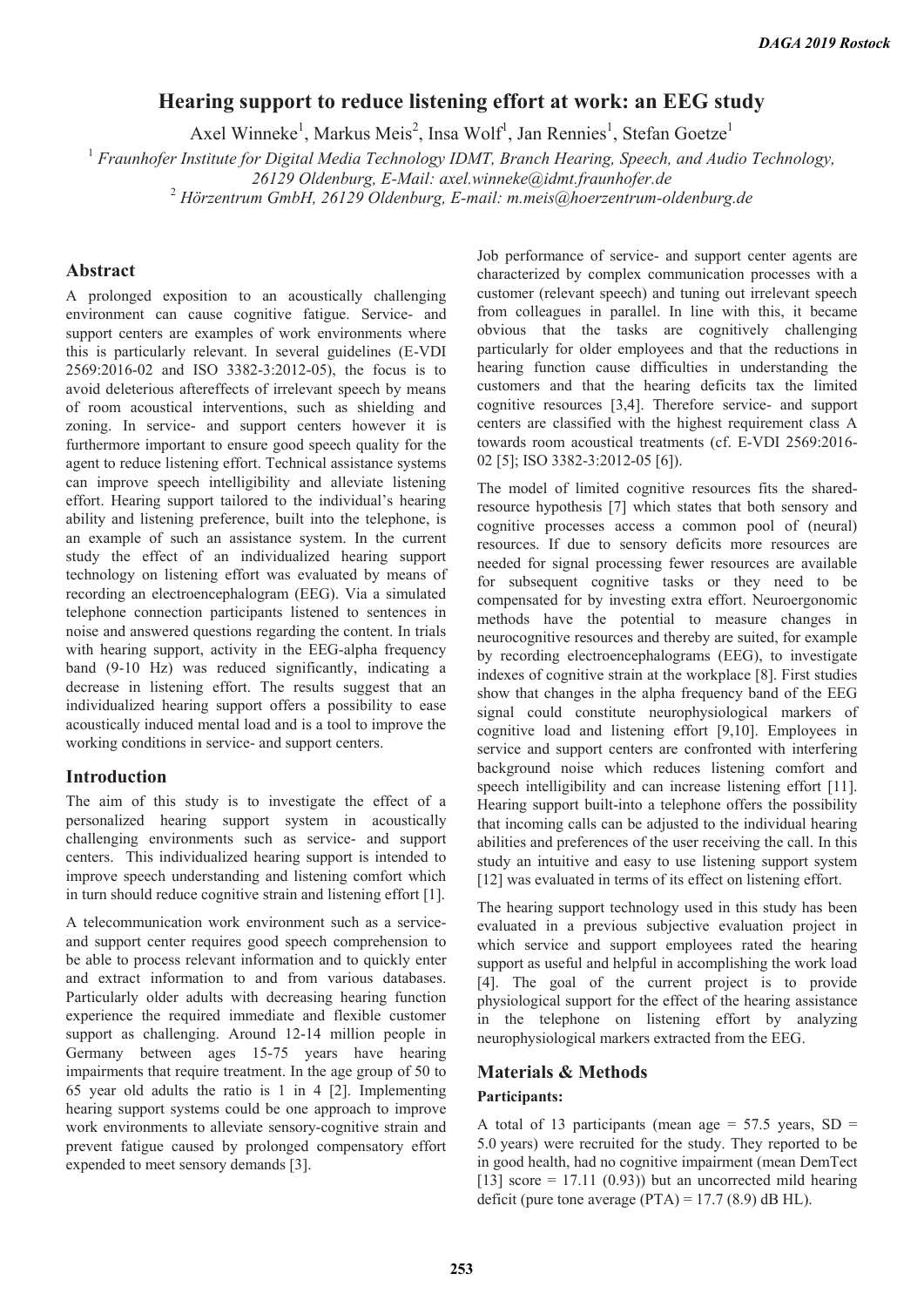### **Stimuli and experimental design:**

The Oldenburg sentence test (OLdenburger SAtztest (OLSA, [14]) contains grammatically correct but predominantly non-sense sentences consisting of five words (name, verb, number, adjective, object). The sentences are not predictable, as for each of the five parts of the sentence 10 possible words exist to fill that respective slot.

In one of the conditions participants adjusted sound level and sound pattern to their individual preference by using a two dimensional user interface [12]. This intuitive and easyto-use interface allows adjustment of sound level on the Yaxis and timbre on the X-axis. This individually preferred sound adjustment was made in background noise as well as in quiet (i.e. no background noise) as reference level. In the other condition no hearing support was activated and the speech level was set to 65 dB SPL. The OLSA sentences were presented via open headphones (Sennheiser HD-650).

The International Speech Test Signal (ISTS [15]) background noise was presented via a loudspeaker in front of the participant  $(0^{\circ})$  at a distance of 1m. For the duration of the experiment the noise level remained constant at 55 dB SPL. The ISTS is based on recordings of natural speech by six female speakers who read the story "The North Wind and the Sun (George Fyler Townsend)" in their native language (American English, Arabic, Chinese, German, Spanish). Due to the segmentation and mixing of the six separate recordings, the speech signal is unintelligible, yet maintains the temporal and spectral structure of a female speaker.

Each condition consisted of 10 blocks of three OLSA sentences each. The task of the participants was to remember the content of the three sentences. After each block (i.e. after every third sentence) participants were asked to recall the names, the numbers or the objects they heard. Which of the three parts was probed was randomized and not known to the subjects a priori. Participants could choose by mouse click from 10 different possible answers per sentence. Before the start of the experimental session participants were given the opportunity to practice the task. There were two conditions:

- A\_ISTS: individually adjusted listening preference (A) in ISTS noise (55 dB SPL)
- B\_ISTS: no individually adjusted listening preference  $(B - baseline)$  in ISTS noise (55 dB); speech signal was presented at 65 dB SPL

The sequence of the conditions was balanced across participants. One OLSA sentence lasts about two seconds. Between each sentence a break of one second was introduced. Background noise played continuously until the questions appeared on the screen. There was no time restriction on answering the questions. After every condition the participants were asked to rate the experienced level of effort during the last condition. A categorical scale from  $1 =$ effortless to  $13$  = extremely effortful was used [16]. The total duration per condition lasted between 5-7 minutes.

### **EEG recordings**:

A wireless EEG system (mBrainTrain, Belgrad, Serbia) was used to record a continuous EEG signal from 24 Ag/AgCl

electrodes mounted in an elastic cap (EasyCap, Herrsching) and arranged according to the international 10-20 system [17]. EEG data was recorded using the software Lab Streaming Layer [18] while participants listened to the OLSA sentences and answered the corresponding questions. The EEG data were collected with a 500 Hz sampling rate and an online low-pass filter of 250 Hz. Impedances were kept below  $10 - 15$  kΩ. Offline EEG data were processed and analyzed using EEGLab v.13 [19]. Data were rereferenced to linked mastoids filtered by a 0.1 – 30 Hz bandpass filter. EEG and EOG artefacts were identified and removed applying an independent component analysis.

The continuous EEG was divided into 8-second intervals starting with the onset of the first sentence of the OLSA sentence triplet. This interval was preceded by a 1.5 second baseline interval. To extract time-frequency data or eventrelated spectral perturbations (ERSP), epoched trial data were convoluted with dynamic Morlet wavelets (3 cycles width at lowest frequency to 50 cycles width at highest), and the power spectra were estimated from 3 Hz to 250 Hz steps and for the entire duration of the epoch including the prestimulus baseline interval. For each participant ERSP values were computed and averaged for each condition. ERSP data were analyzed using Bonferroni-corrected permutation ttests (2-sided, 1000 permutations) with a statistical significance level of  $p = .05$  (EEGLab v.13). We restricted the analyses of ERSP data to the spectrum from 3 to 25 Hz. As outlined previously, this frequency band has been associated with listening effort and cognitive load in parietal brain areas [9,10]. To reduce the number of statistical tests we restricted our statistical permutation tests of ERSP data a-priori to the parietal electrode sites P3, Pz, P4.

### **Technical setup**:

To present and to adjust the stimuli two separate PCs were used. The OLSA sentences were generated by means of a custom measurement software tool (MATLAB v.12.5) and presented via an external soundcard (cf. Figure 1, orange box). To simulate a realistic telephone scenario the signals were sent to a telephone and transmitted to an asterisk telephone system over a VoIP connection. The signal output occurred through a commercial IP telephone (Snom 821). Within the asterisk system the individual sound preference adjustment took place. Both the user interface as well as the software telephone, which received the telephone connection and presented the processed signals via headphones, were implemented on the second PC.



Figure 1: Illustration of the technical setup.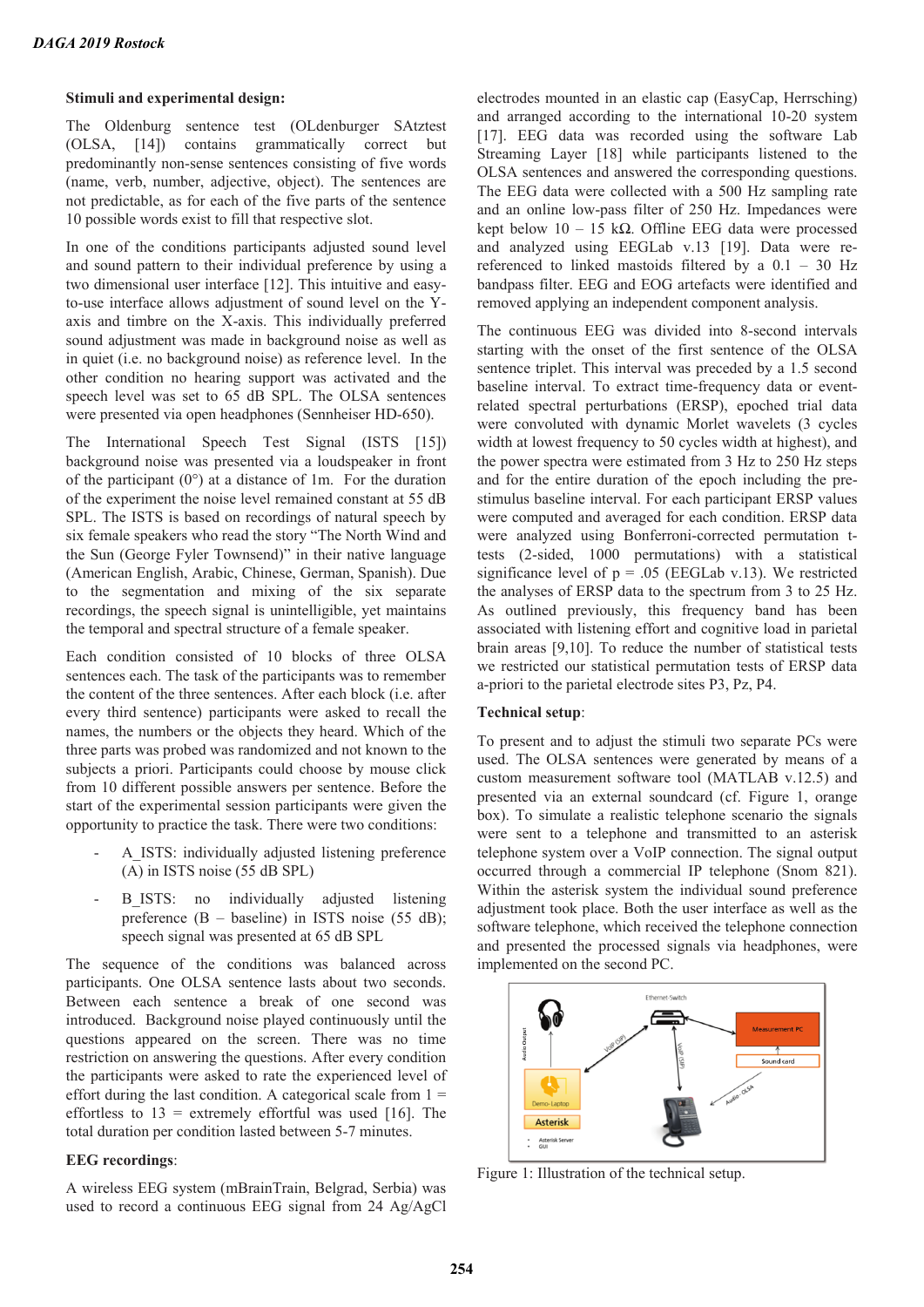### **Results**

### **Listening preference setting:**

For the individualized adjustment of listening preference (cf. Figure 2) the level of the speech signal did not significantly increase relative to the baseline condition at which the speech level was fixed at 65 dB SPL ( $p = .41$ ).



Figure 2: Average signal intensity for baseline (B\_ISTS) and after adjustment of individual listening preference (A\_ISTS) in ISTS noise; n.s. = not significant at  $\alpha$  = .05.

### **Subjective effort rating:**

Figure 3 displays subjective ratings of experienced effort. In ISTS noise the individualized hearing support lowers the experienced effort significantly ( $p < .01$ ) relative to the ISTS baseline condition (B\_ISTS).



Figure 3: Averages and standard errors of subjective effort for baseline (B\_ISTS) and after adjustment of individual listening preference (A\_ISTS) in ISTS noise.

### **Accuracy:**

The response accuracy did not show any statistically significant differences between the conditions (Figure 4).



Figure 4: Averages and standard errors of response accuracy (% correct answers) for baseline (B\_ISTS) and after adjustment of individual listening preference (A\_ISTS) in ISTS noise; n.s. = not significant at  $\alpha$  = .05.

#### **EEG data:**

The analysis of ERSP data indicated a significantly higher activity in the alpha frequency band  $(9 - 10$  Hz) in the B\_ISTS (no hearing support) compared to the A\_ISTS condition (with acoustic hearing support). This difference is present for the entire time window and is most salient at electrode site Pz (cf. Figure 5).



Figure 5: ERSP at electrode Pz during A\_ISTS (left) and B ISTS (center); right panel: significant differences (red area;  $p < .05$ ) in the EEG alpha frequency band (9-10 Hz).

### **Discussion**

The aim of the study was to use EEG to evaluate the effect of a hearing support system on neurophysiological markers of listening effort. Participants listened to spoken sentences in noise and answered questions regarding their content. The behavioral data (percent correct response) do not indicate a clear benefit linked to hearing support with respect to cognitive performance (cf. Figure 4).

A possible explanation for the lack of differences could be due to compensatory factors. Due to the suboptimal listening environment in conditions without hearing support (B\_ISTS), participants had to put in more effort to compensate for or prevent poor behavioral performance. To achieve the same level of performance in suboptimal hearing conditions more effort had to be invested. Support for this interpretation comes from both the subjective ratings (cf. Figure 3) of effort as well as the EEG data. The analysis of EEG data (cf. Figure 5) reveals a higher activity in the alpha frequency band when no hearing support was activated (B\_ISTS) relative to conditions with hearing support (A\_ISTS). These results are in line with other studies that report changes in listening effort based on neurophysiological measures [9,10]. It is important to point out that the observed (behavioral and EEG-based) effects are not a result of different speech playback levels (and hence improved SNRs in the fixed-noise scenario), because the playback level did not differ between baseline and hearingsupport condition. It is likely that the SNR of 10 dB was already high enough for the participants to easily follow the target talker and that, hence, no further increase in speech